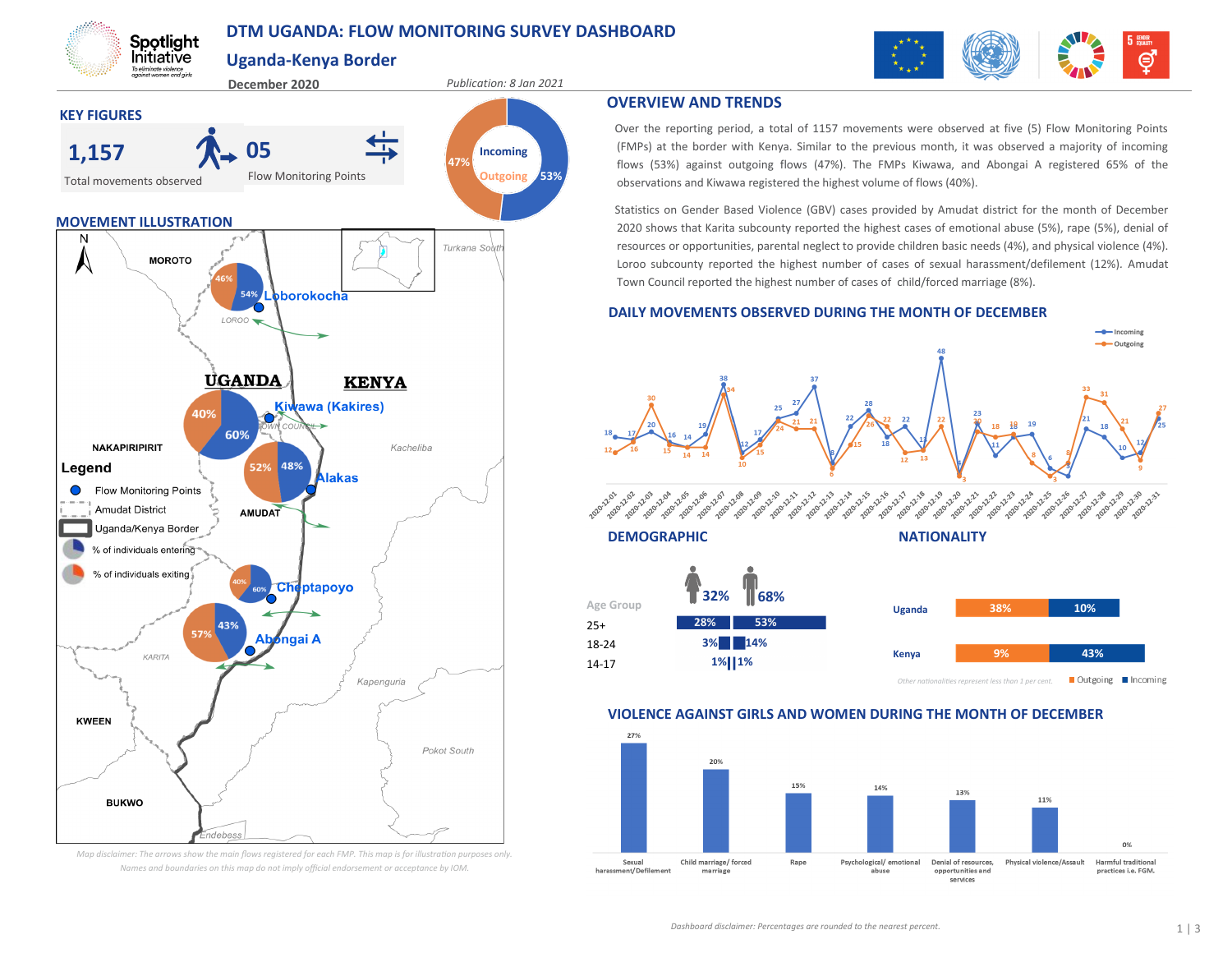# **DTM UGANDA: FLOW MONITORING SURVEY DASHBOARD**

## **Uganda-Kenya Border**



Spotlight Initiative To eliminate violence<br>against women and girls

**December 2020** *Publication: 8 Jan 2020*

### **HIGHLIGHTS**

**DURATION OF STAY**

- Of the 1,157 observations, 65 per cent were registered by the FMPs Kiwawa and Abongai A;
- 52 per cent of the population tracked by the enumerators is Ugandan whereas 48 per cent is Kenyan;
- Slightly above 1 per cent of outgoing movements were seasonal migrants seeking pasture for their livestock;
- 8 per cent of outgoing movements was to access services (e.g health, food, water);
- Almost 60 per cent of outgoing movements was for economic reasons.
- There were no cases of FGM reported during the month of December.

| <b>REASONS FOR MOVING</b>                          | <b>Total Inflows Outflows</b> |       |       |  |  |
|----------------------------------------------------|-------------------------------|-------|-------|--|--|
| Economic reasons                                   | 61.0%                         | 62.2% | 59.7% |  |  |
| Marriage, family reunification or family formation | 21.5%                         | 20.6% | 22.5% |  |  |
| Access to services (e.g. health, food, water)      | 6.7%                          | 5.6%  | 8.1%  |  |  |
| Slow environmental change                          | 3.8%                          | 6.1%  | 1.3%  |  |  |
| Education or training                              | 2.5%                          | 1.5%  | 3.7%  |  |  |
| Cultural practices                                 | 1.6%                          | 1.5%  | 1.8%  |  |  |
| War/conflict                                       | 0.3%                          | 0.2%  | 0.5%  |  |  |
| Targeted violence or persecution                   | 0.1%                          | 0.2%  | 0.0%  |  |  |
| Other                                              | 2.3%                          | 2.3%  | 2.4%  |  |  |



**GBV CASES IN THE MONTH OF DECEMBER PER SUBCOUNTY**

**Total Inflows Outflows** A day or less 28.3% 32.6% 23.6% Less than 2 weeks 14.0% 10.8% 17.6% Not planning to leave/that is country of habitual residence  $8.5\%$  9.8% 7.0% Between 2 weeks and 3 months 2.9% 2.9% 2.7% Between 3 and 6 months 1.8% 3.3% 0.2% Between 6 and 12 months 6.9% 1.3% 0.4% 12 months or more 0.4% 0.2% 0.7% Don't know/ No answer 43.2% 39.1% 47.8%



#### **MARITAL STATUS**